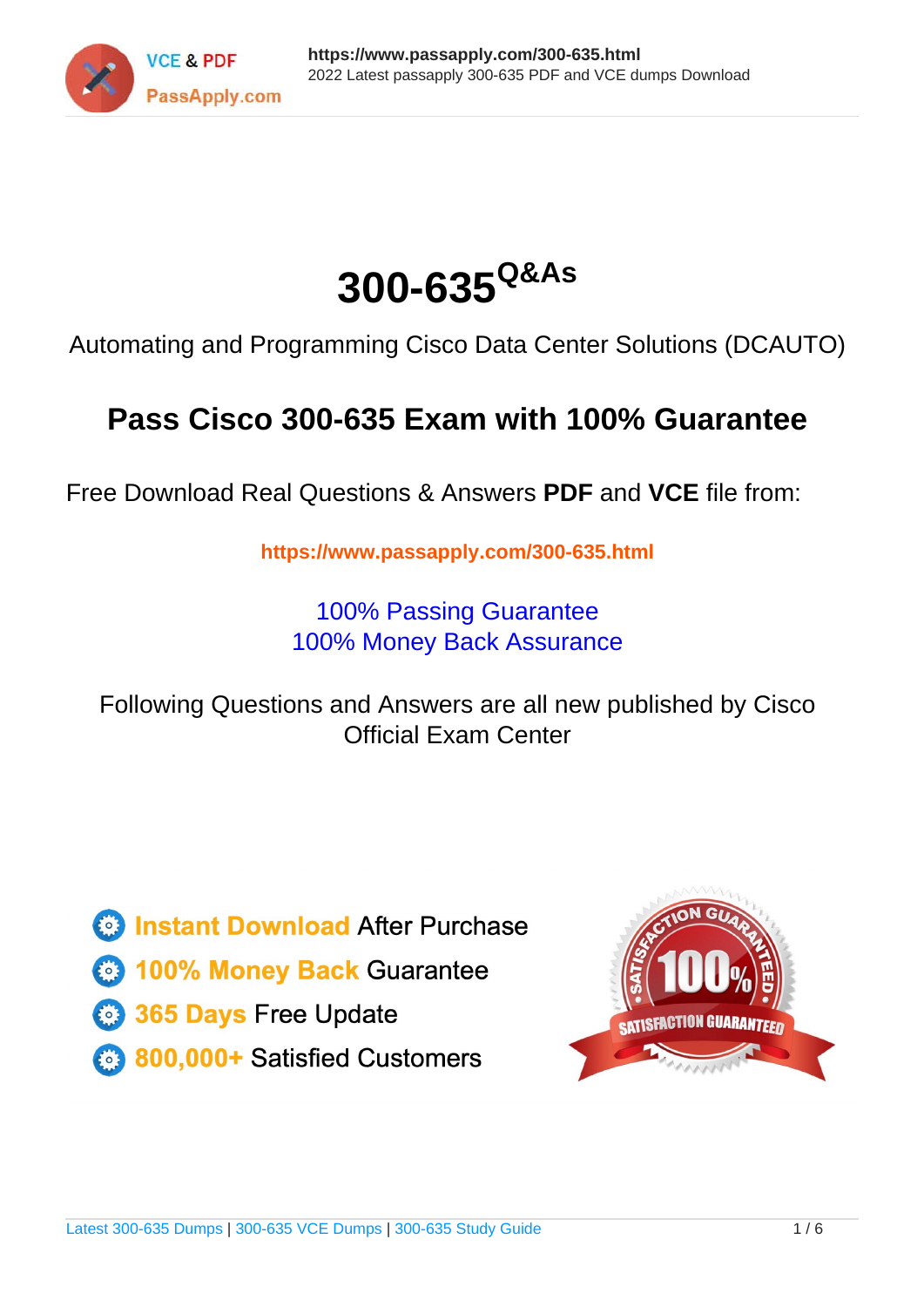

### **QUESTION 1**

Which option are L4-L7 devices registered as on a Cisco APIC?

- A. one virtual device
- B. a cluster
- C. one physical device
- D. more virtual devices

Correct Answer: B

### **QUESTION 2**

Which NX-API request queries the MAC address table?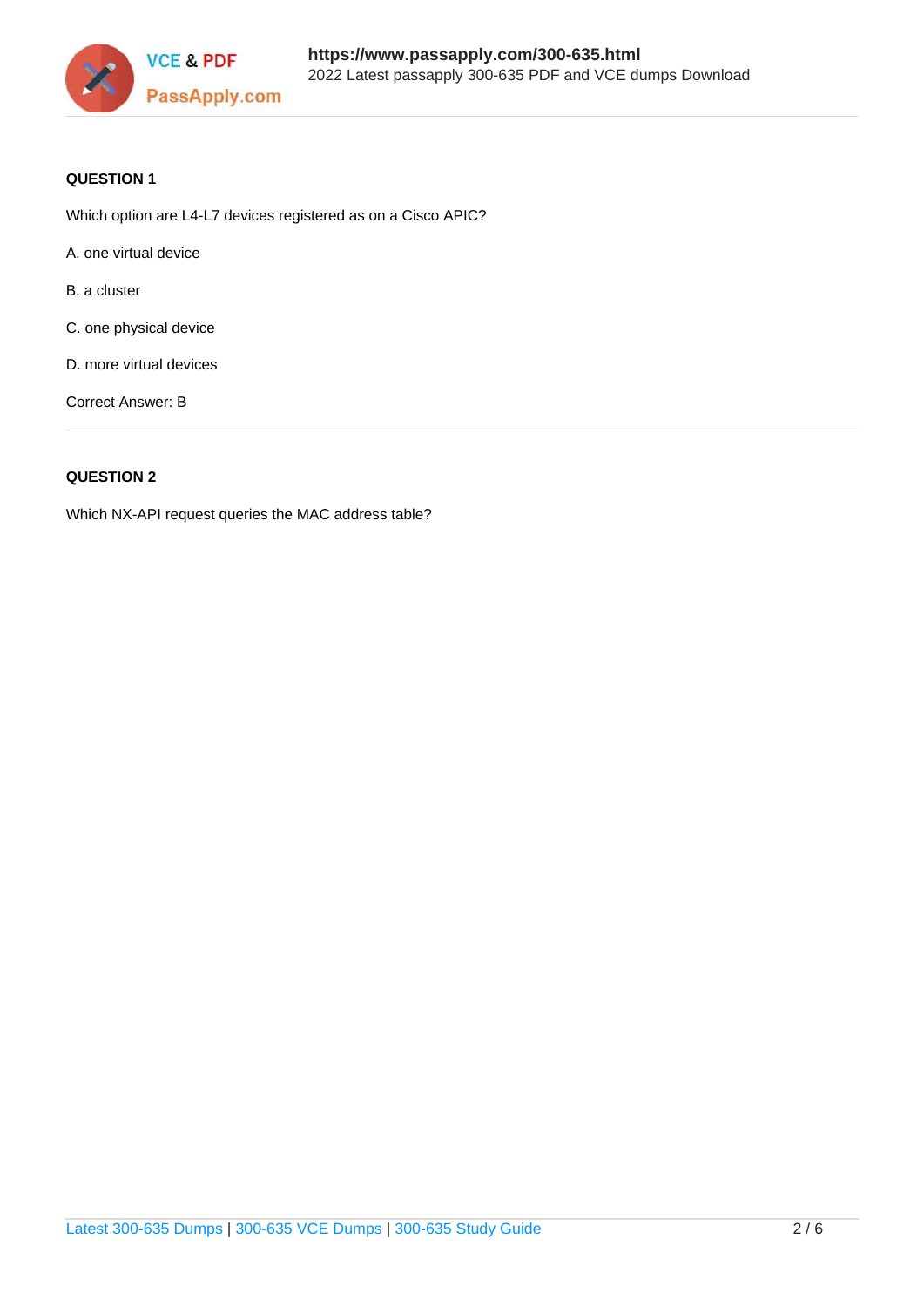

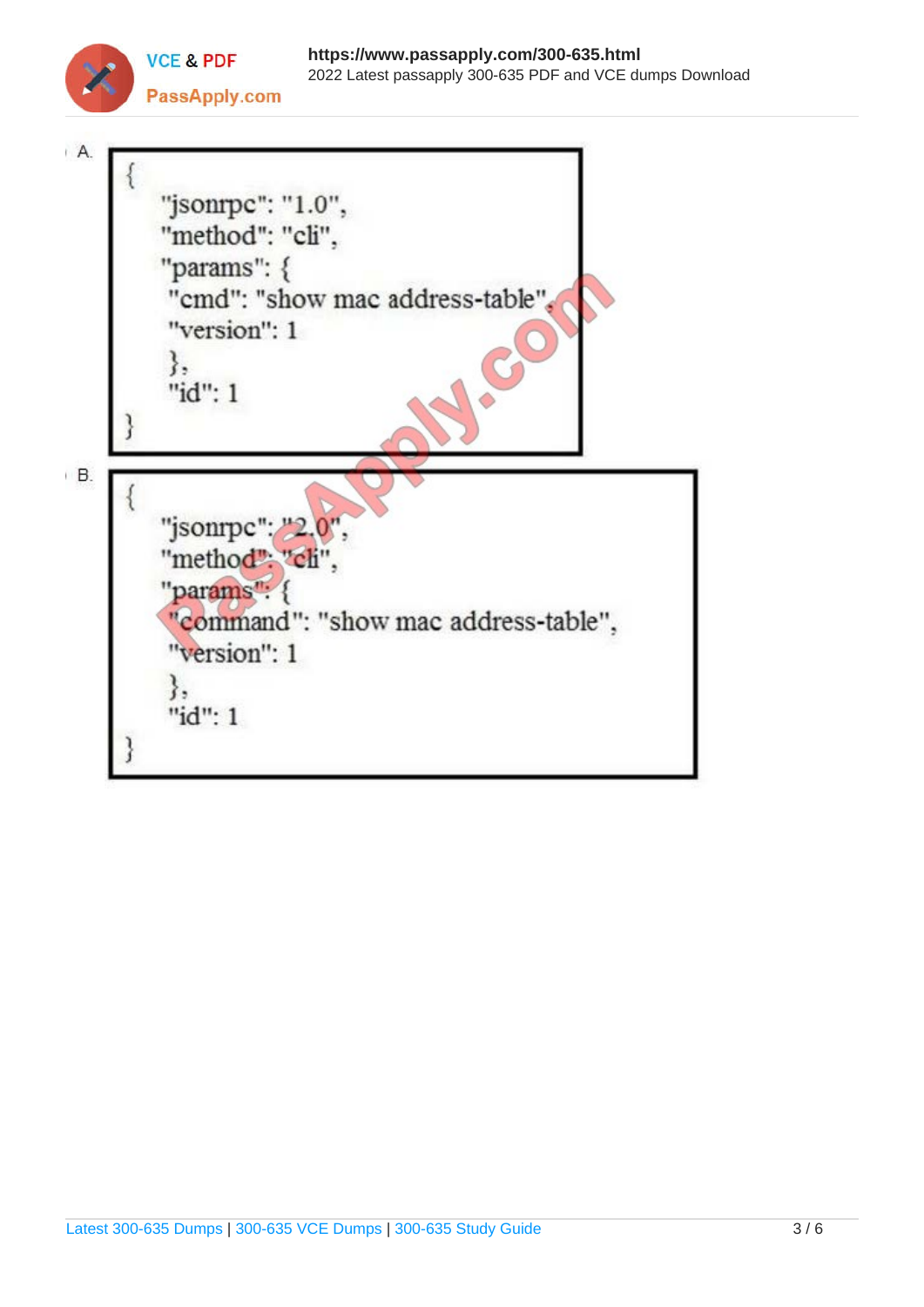



**VCE & PDF** 

- A. Option A
- B. Option B
- C. Option C
- D. Option D
- Correct Answer: D
- NXOS Sandbox

### **QUESTION 3**

Which two methods can you use to implement in-band management access to a Cisco APIC? (Choose two.)

A. REST API

B. FTP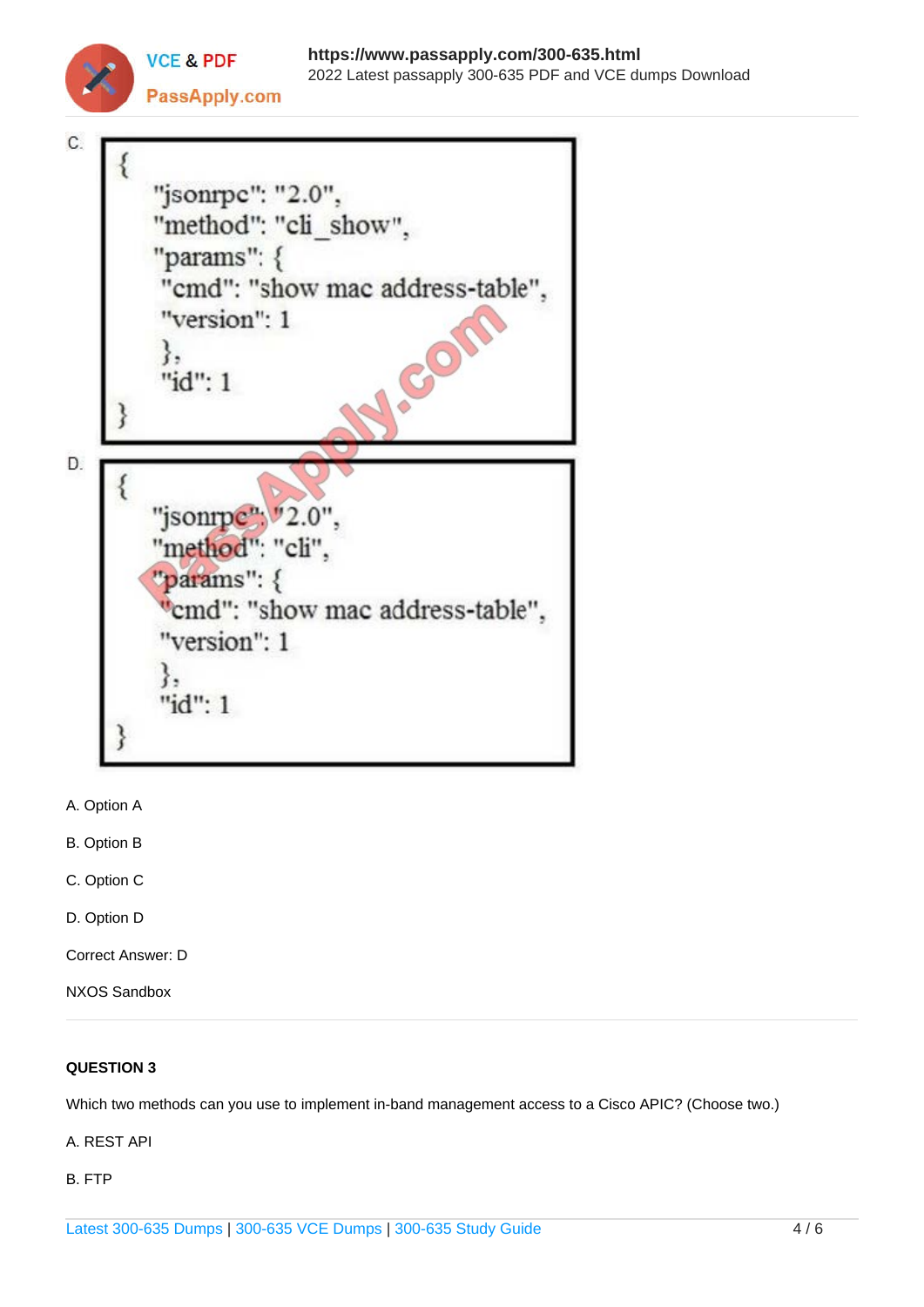

- C. ZTP
- D. GUI
- E. POAP

Correct Answer: AD

### **QUESTION 4**

Which statement about synchronous and asynchronous API calls is true?

- A. Synchronous API calls wait to return until a response has been received.
- B. Synchronous communication is harder to follow and troubleshoot.
- C. Synchronous API calls must always use a proxy server.
- D. Asynchronous communication uses more overhead for client authentication.

Correct Answer: D

### **QUESTION 5**

Refer to the exhibit.

```
event manager applet eem-correlate
event syslog tag one pattern "copy bootflash:.* running-config.*"
event syslog tag two pattern "copy run start"
event syslog tag three pattern "hello"
tag one or two or three happens 1 in 120
action 1.0 reload module 1
```
What results from the EEM script that runs on a Cisco Nexus 9000 switch?

- A. Module 1 is reloaded if one of the specified console patterns occurs within 120 seconds.
- B. Module 1 is reloaded if one of the specified syslog patterns occurs within 120 seconds.
- C. Module 1 is reloaded if all of the specified syslog patterns occur within 120 seconds.
- D. The message "reload module 1" is printed if one of the specified syslog patterns occurs within 120 seconds

Correct Answer: D

[Latest 300-635 Dumps](https://www.passapply.com/300-635.html) [300-635 VCE Dumps](https://www.passapply.com/300-635.html) [300-635 Study Guide](https://www.passapply.com/300-635.html)